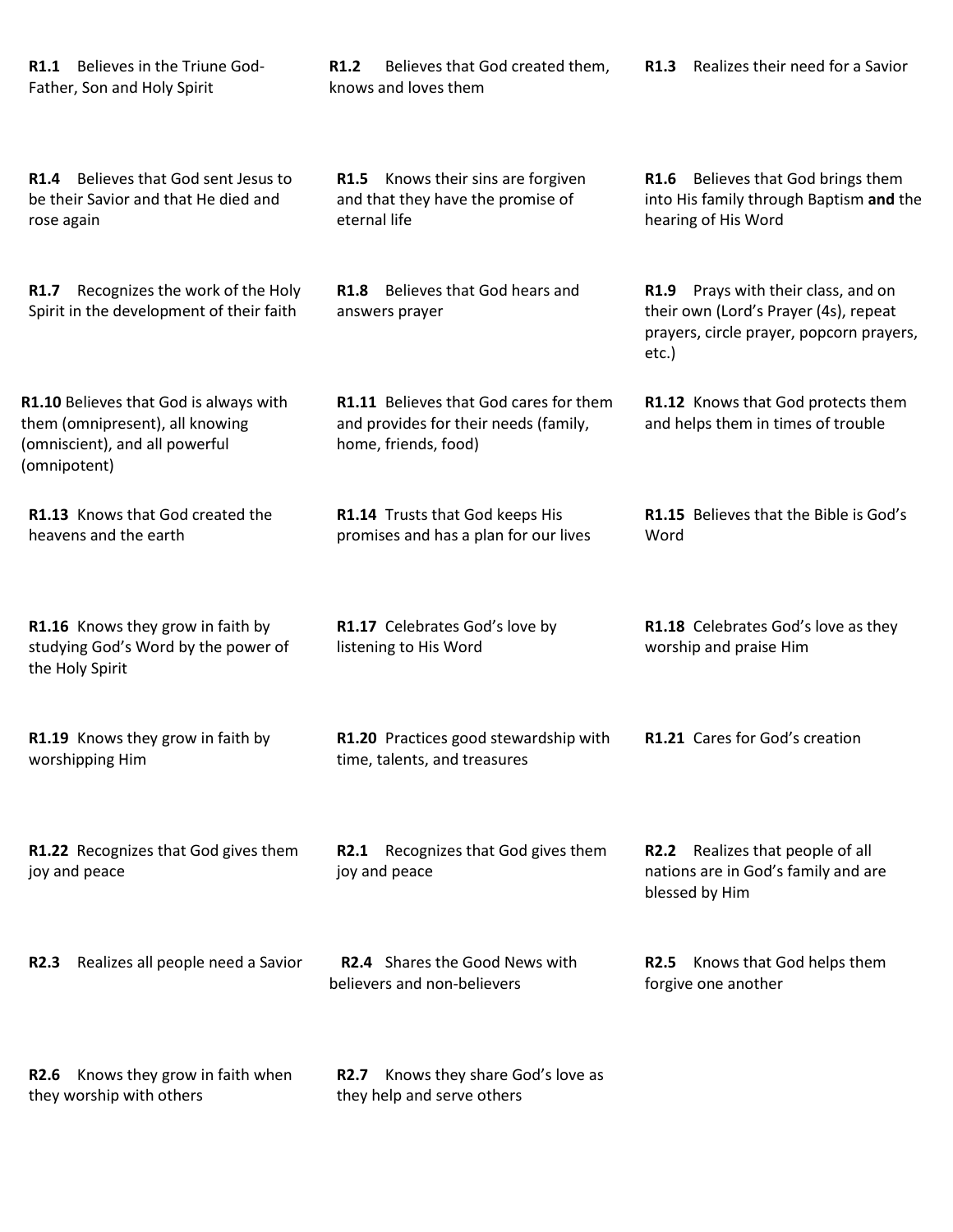| LA1.1 Recognizes the letters in the<br>alphabet, upper and lower case with a<br>minimum goal of 50%.     | <b>LA1.2</b> Identifies the letters in the<br>alphabet in and out of sequence                                                           | LA1.3 Recognizes their name in print                                                      |
|----------------------------------------------------------------------------------------------------------|-----------------------------------------------------------------------------------------------------------------------------------------|-------------------------------------------------------------------------------------------|
| LA1.4 Differentiates between letters<br>and numbers                                                      | LA1.5 Matches upper and lower case<br>letters (minimum goal of 50%)                                                                     | LA1.6 Recites the letters in the<br>alphabet                                              |
| LA2.1 Understands book conventions:<br>front, back, top, bottom, left, right,<br>turn one page at a time | LA2.2 Recognizes basic book<br>characteristics: cover, title, author,<br>illustrator, photographer                                      | LA2.3 Differentiates between text and<br>pictures                                         |
| <b>LA2.4</b> Tells and retells stories                                                                   | LA2.5 Tracks printed words as a story is<br>read                                                                                        | LA2.6 Asks and answers questions, and<br>makes comments about printed<br>materials        |
| LA2.7 Shows interests in a variety of<br>literature: fiction, non-fiction, poetry,<br>fantasy, etc.      | LA2.8 Comments on character and<br>setting and attempts to predict what<br>will happen next                                             | LA3.1 Recognizes writing is a way of<br>communication and that print conveys<br>a meaning |
| LA3.2 Recognizes print in everyday life:<br>letters, numbers, own name,<br>environmental print           | LA3.3 Uses scribbles and pictures,<br>letters, and shapes to generate and<br>express ideas                                              | LA3.4 Recognizes and writes own<br>name (only capital letter at the<br>beginning)         |
| LA3.5 Recognizes and utilizes left to<br>right and top to bottom progression                             | LA3.6 Reads their own writing                                                                                                           | Dictates something for an adult<br>LA3.7<br>to write down                                 |
| LA3.8 Uses a correct grasp of a variety<br>of writing tools                                              | <b>LA3.9</b> Understands that letters are<br>grouped together to form words and<br>that words are grouped together to<br>form sentences | LA3.10 Understands that words are<br>separated by spaces                                  |
| LA3.11Gives writing to someone as a<br>means of communicating                                            | LA4.1 Recognizes that each letter in<br>the alphabet has a sound                                                                        | LA4.2 Identifies initial sounds in words<br>and names                                     |
| LA4.3 Makes letter sound matches                                                                         | LA4.4 Recognizes rhyming words and<br>generates their own rhyming words<br>(can be nonsense words)                                      | LA4.5 Recognizes separate sounds in<br>words (syllables)                                  |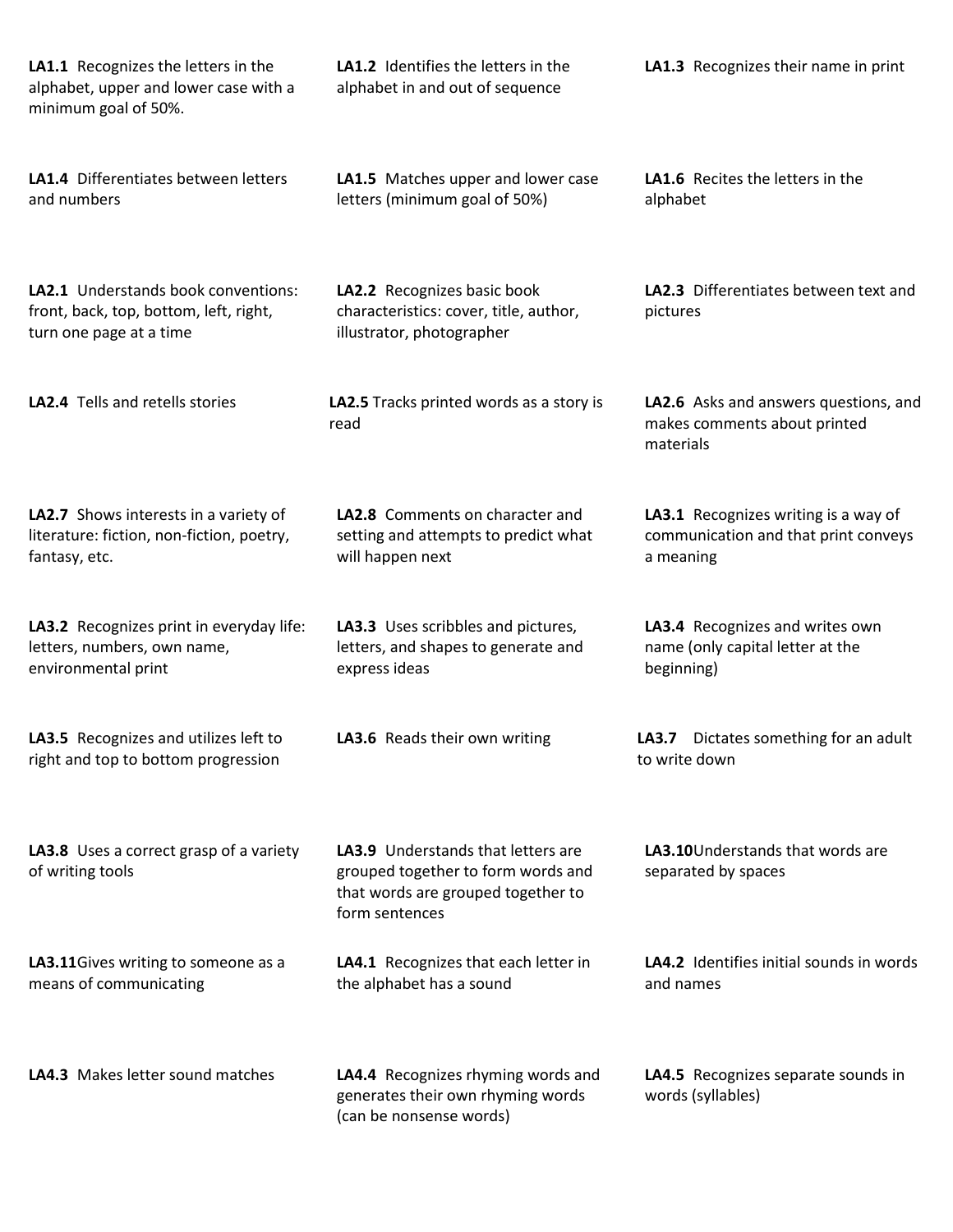| <b>LA5.1</b> Listens for 5 or more minutes for                                       | LA5.2 Follows 2-3 step directions for                                                                                                  | <b>LA5.3</b> Answers questions and      |
|--------------------------------------------------------------------------------------|----------------------------------------------------------------------------------------------------------------------------------------|-----------------------------------------|
| 3s and 10 or more minutes for 4s                                                     | 3s and 3 or more for 4s                                                                                                                | communicates ideas                      |
| <b>LA5.4</b> Holds conversations with<br>multiple exchanges with peers and<br>adults | LA5.5 Expresses self through language<br>(expresses preferences, needs, feelings;<br>shares ideas, experiences,<br>observations, etc.) | LA5.6 Speaks in complete sentences      |
| LA5.7 Understands and uses pronouns                                                  | <b>LA5.8</b> Speaks with clarity and makes                                                                                             | LA5.9 Listens to others and takes turns |
| correctly                                                                            | sense with peers and other adults                                                                                                      | when speaking                           |

**LA5.10**Uses and understands an increasingly complex vocabulary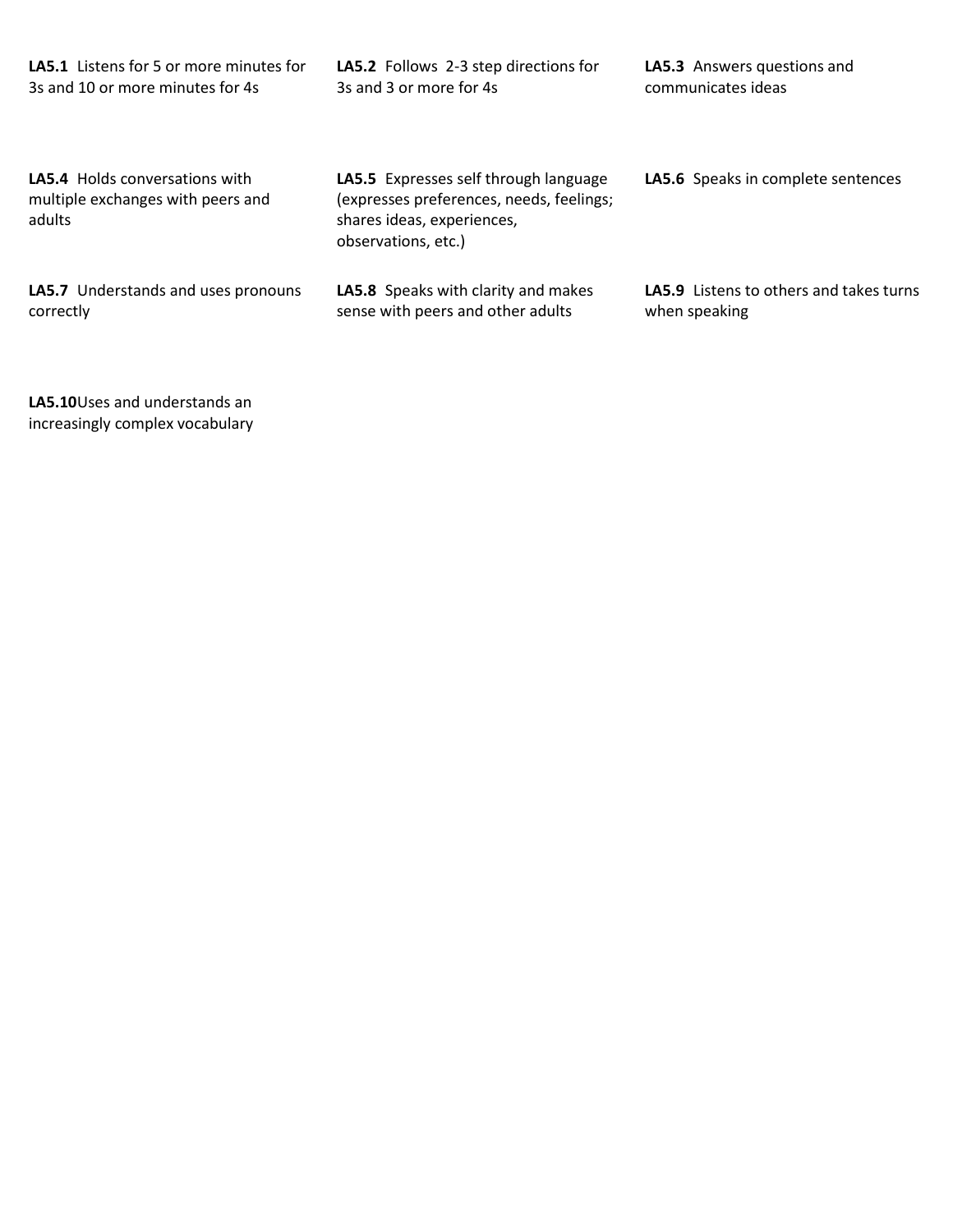| M1.1 Recognizes numerals 0-5 for 3's<br>and 0-10 for 4's and is introduced to<br>numerals 10-20 for 4s | M1.2 Rote counts orally to 30                                                                                                                | Arranges numerals from 1-10 in<br>M1.3<br>order                                                                                                                                           |
|--------------------------------------------------------------------------------------------------------|----------------------------------------------------------------------------------------------------------------------------------------------|-------------------------------------------------------------------------------------------------------------------------------------------------------------------------------------------|
| M1.4 Counts with one to one<br>correspondence from 1-10                                                | M1.5 Counts on from a known<br>number set                                                                                                    | M1.6 Identifies a number group by<br>sight                                                                                                                                                |
| M1.7 Counts with understanding and<br>recognizes "how many" in sets of<br>objects                      | M1.8 Explores quantity and number                                                                                                            | M1.9 Matches numeral with a group<br>of objects                                                                                                                                           |
| M1.10 Prints numbers 0-9 (4s)                                                                          | M1.11 Understands concept of "0" or<br>"none"                                                                                                | <b>M1.12</b> Understands and uses ordinal<br>numbers                                                                                                                                      |
| M1.13 Determines "one more than"<br>and "one less than"                                                | Represents addition with objects,<br>M2.1<br>fingers, and sounds to identify the<br>meaning of addition as putting together<br>and adding to | Represents subtraction with objects,<br>fingers, and sounds to identify the<br>meaning of subtraction as taking apart<br>and taking from                                                  |
| M2.3 Recognizes, duplicates, extends,<br>and creates patterns (AB, AAB, ABB,<br>ABC, etc.)             | M2.4 Reproduces patterns of sounds<br>and movement                                                                                           | M2.5 Understands the concepts of<br>more, less, greater than, fewer, equal,<br>and same                                                                                                   |
| M3.1 Recognizes two dimensional<br>shapes (circle, triangle, square,<br>rectangle) -3s                 | M3.2 Recognizes two dimensional<br>shapes (circle, triangle, square, oval,<br>hexagon) - 4s                                                  | M3.3 Recognizes three dimensional<br>shapes (cube, cone, sphere)-4s                                                                                                                       |
| M3.4 Defines sides and corners that<br>make up a shape                                                 | M3.5 Compares objects by size and<br>shape                                                                                                   | M3.6 Uses directional words including<br>in, out, on, off, here, there, etc.                                                                                                              |
| M3.7 Uses prepositional words<br>including, above, below, next to, across<br>from                      | M4.1 Recognizes days of the week,<br>dates and months on a calendar                                                                          | <b>M4.2</b> Constructs a sense of time<br>through participation in daily activities<br>-Tells what comes before/after<br>-Tells what activity comes first and what<br>follows in sequence |
| M4.3 Tell 3 events in chronological<br>order                                                           | M4.4 Compares objects using<br>attributes of length, weight, and size<br>(i.e. bigger, longer, taller, heavier)                              | Identifies sizes (small, medium,<br>M4.5<br>large)                                                                                                                                        |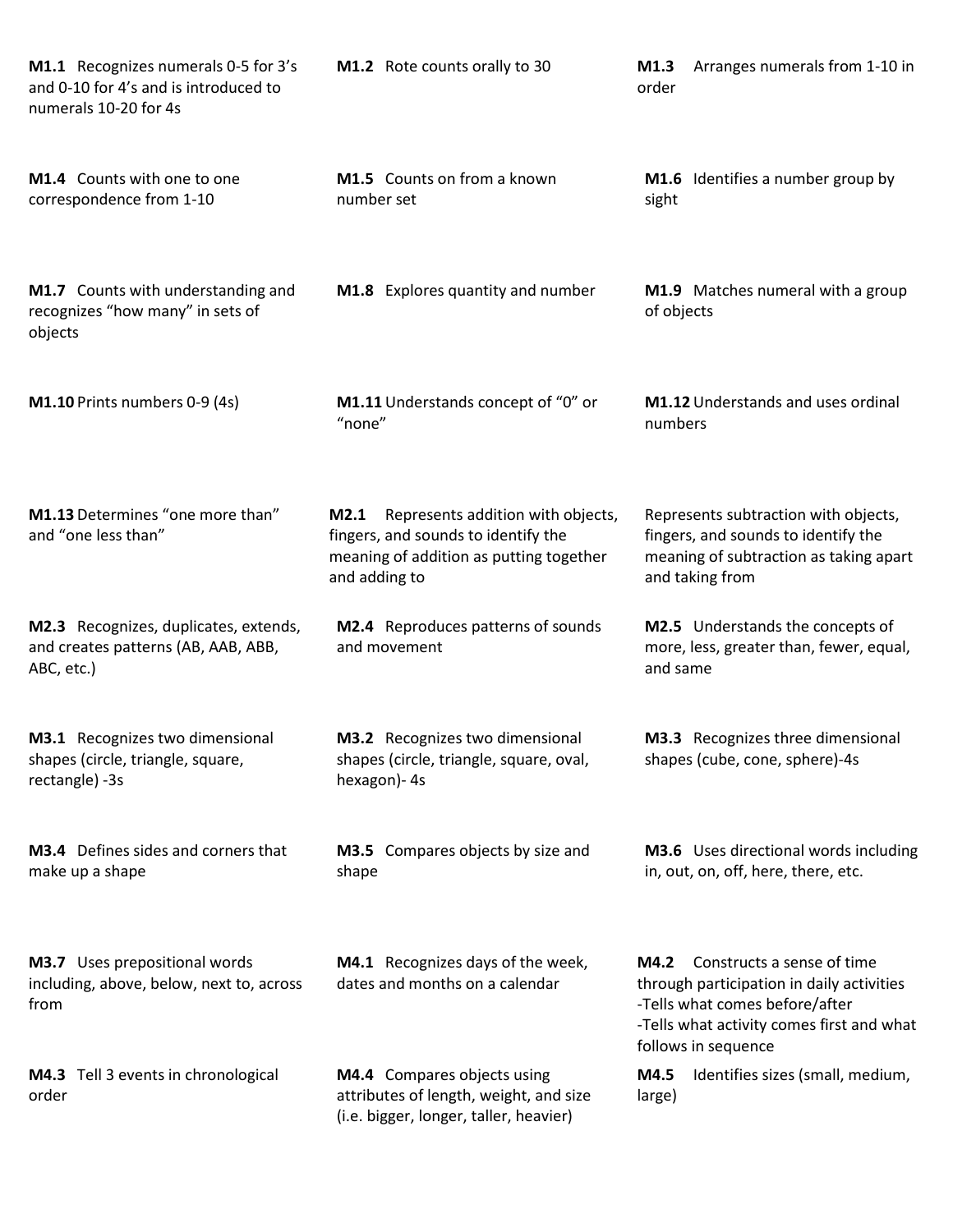| M4.6 Orders 3 objects by size                                               | M4.7 Experiments with weights and<br>balance                                                                                                     | M4.8 Experiments with volume at the<br>water/sand table                                             |
|-----------------------------------------------------------------------------|--------------------------------------------------------------------------------------------------------------------------------------------------|-----------------------------------------------------------------------------------------------------|
| M4.9 Estimates quantities, length,<br>weight, etc.                          | <b>M4.10</b> Measures using standard (ruler,<br>measuring tape) and non-standard<br>units (Unifix cubes, paper clips, plastic<br>counting bears) | <b>M4.11</b> Uses correct measurement<br>procedures                                                 |
| M4.12 Uses correct terms (i.e., length,<br>weight, temperature, time, etc.) | <b>M4.13</b> Sorts and classifies objects (i.e.<br>size, shape, color, etc.)                                                                     | M4.14 Collects, organizes, and compares<br>data using tally marks, pictures, charts,<br>graphs, etc |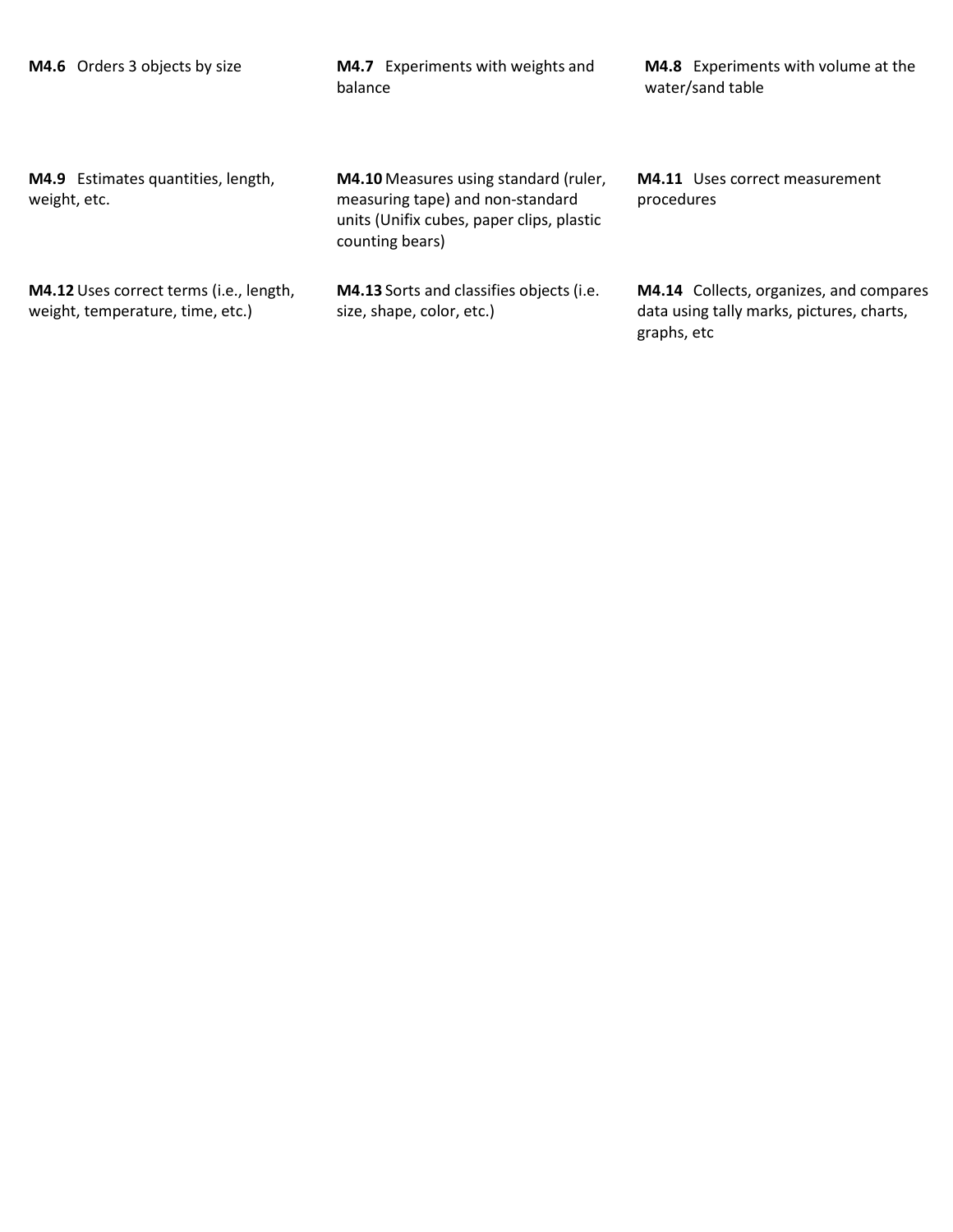**S1.1** Interacts with, manipulates, explores and describes a variety of materials (wood, metal, clay, cloth, etc.) **S1.2** Observes similarities and differences in types of shells and rocks **S1.3** Experiments with magnets **S1.4** Experiments with water and objects that sink or float **S1.5** Explores sunlight and shadows **S1.6** Explores what air is and does (uses parachutes, balloons, bubbles, kites, and discusses how air moves things) **S1.7** Experiments with states of matter (solids, liquids, and gases) **S1.8** Experiments with weights and balances **S1.9** Sorts and classifies objects by their common physical properties **S1.10** Identifies and differentiates day/night and associates activities that take place during each **S1.11** Identifies and differentiates the four seasons **S1.12** Identifies and differentiates the types of weather **S1.13** Learns and discusses forces of nature (tornados, fire, floods, earthquakes, etc.) **S1.14** Explores simple machine through the use of play (ramps, pulleys, gears, levers, etc.) **S2.1** Recognizes that God is the Creator and sustainer of all living and non-living things **S2.2** Identifies and classifies living and non-living things **S2.3** Observes and describes plants, insects, and animals as they go through predictable life cycles **S2.4** Describes and compares basic needs of living things (humans, plants, animals) **S2.5** Describes the stages of life (birth, growth, death) **S2.6** Recognizes that they are created by God and their growth is different from plants and animals **S2.7** Experiences God's created world through nature walks, gardening, and other explorations **S2.8** Learns about recycling as a means for caring about God's earth **S2.9** Associates the parts of the body with each sense **S3.1** Expresses wonder and asks questions about their world **S3.2** Uses senses to explore, observe and gather knowledge of materials and natural phenomena **S3.3** Collect, describe and record information **S3.4** Share information through dictation and drawings **S3.5** Makes predictions on what will happen next (life cycles, patterns, experiments, etc.) **S3.6** Uses past knowledge to build new knowledge **S3.7** Seeks multiple solutions to questions, tasks, or problems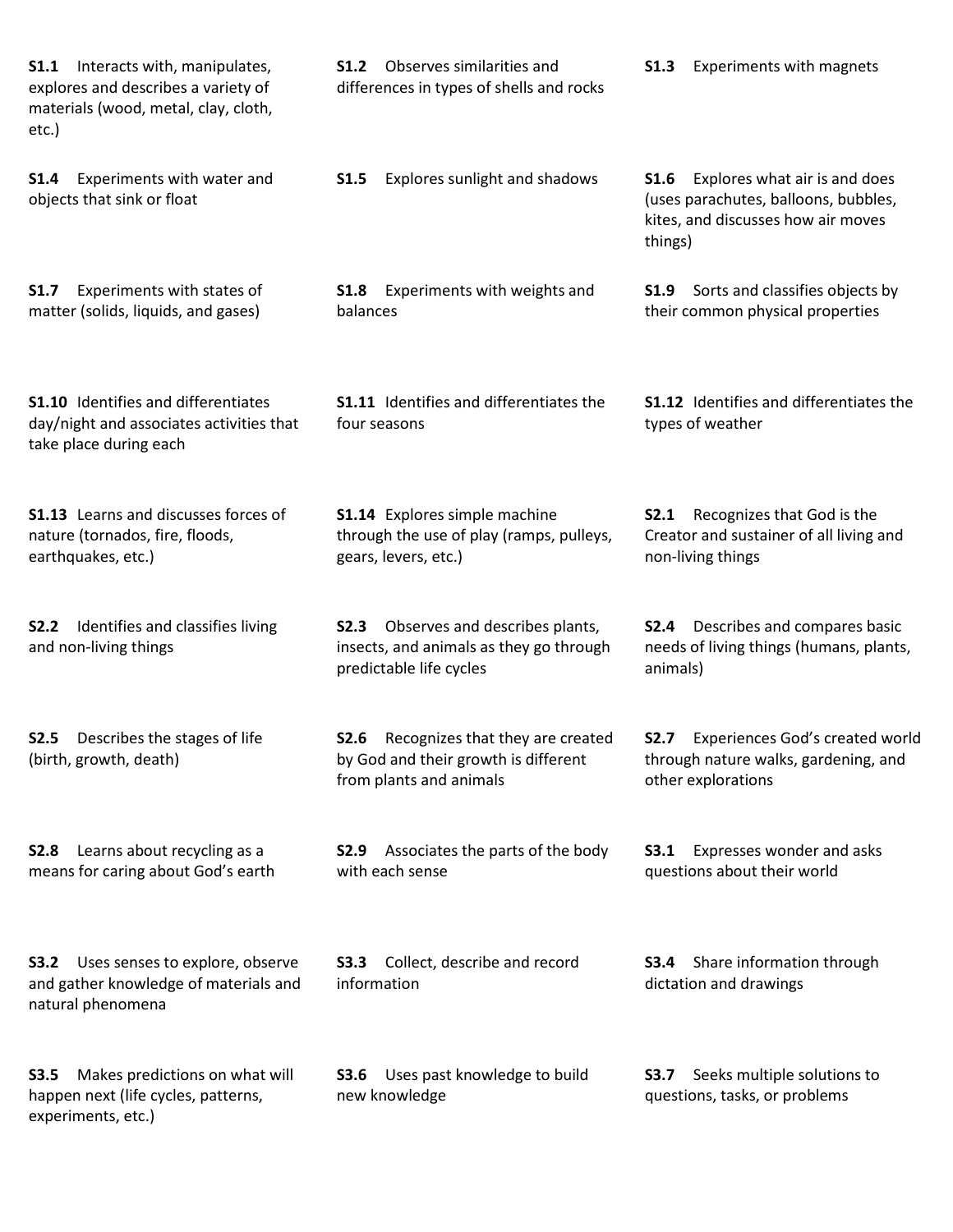**S3.8** Uses scientific tools (thermometers, balance scales, magnifying glasses, prisms, magnets, measuring cups etc.)

**S3.11** Becomes familiar with the use of devices incorporating ever-changing technology

**S3.9** Demonstrates and follows safety procedures when performing an experiment

**S3.12** Begin to be aware of technology and how it affects their lives **S3.10** Uses common scientific vocabulary (weather related, physical properties, etc.)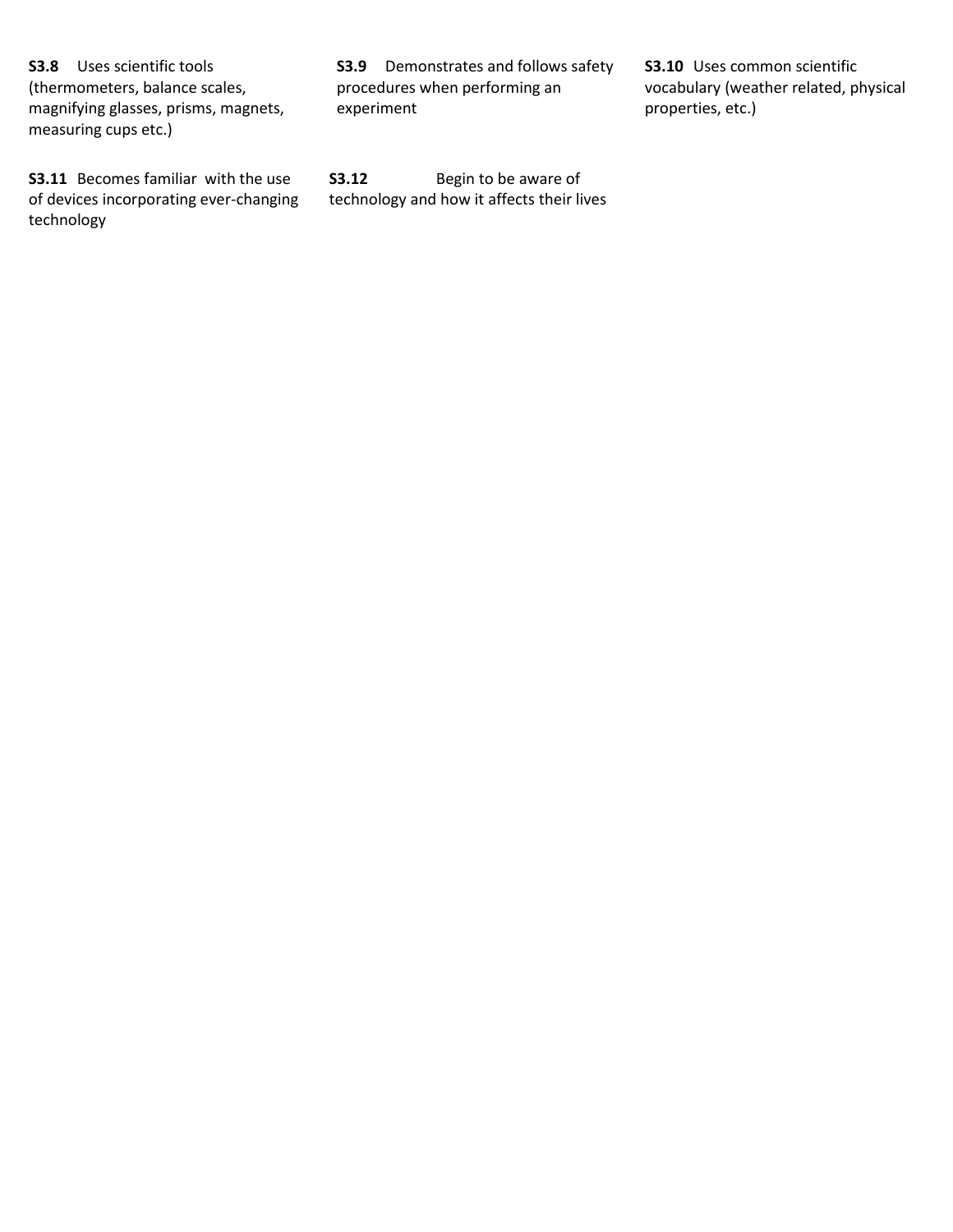## **SS1.1** Begins to follow simple directions and rules

**SS1.4** Begins to identify and follow different rules in different places (chapel, playground, classroom)

**SS1.7** Participates in making classroom decisions

**SS1.10** Exhibits honesty, cooperation, responsibility in classroom relationships and in problem solving situations with peers and adults

**SS2.4** Discusses about how he or she is uniquely created and is the same and/or different from other children

**SS3.3** Begins to play the role of different family members through dramatic play

**SS4.1** Begins to distinguish between past, present, and future

**SS4.4** Identifies celebrations and holidays as a way of remembering people and events from the past

**SS4.7** Relates past experiences to new experiences

**SS5.3** Uses vocabulary words when describing surfaces (hard/soft, rough/smooth, and water/land)

**SS1.2** Talks about the importance and reason for rules

**SS1.5** Becomes independent in basic responsibilities related to daily needs (zipping coat, backpack, undressing, toileting)

**SS1.8** Develops an awareness of roles of leaders in their environment (home, school, church, community, country)

**SS2.1** Understands that God has created people to have different characteristics, interests, and abilities

**SS3.1** Identifies individuals who are important in students' lives (parents, grandparents, guardians)

**SS3.4** Draws pictures of their family **SS3.5** Shares and discusses family

**SS4.2** Compares people, objects, and events of today and long ago

**SS4.5** Sequences recurring events (i.e. daily routine, yearly calendar, weekly calendar, etc.)

**SS5.1** Identifies various natural features (rivers, mountains, plains)

**SS5.4** Engages in activities that builds an understanding of words related to direction, location, and distance (here/there, over/under, up/down, etc.)

**SS1.3** Tells the consequences of not following rules

**SS1.6** Uses interpersonal skills of sharing and taking turns in interactions with others

**SS1.9** Takes part in classroom discussions and respectfully listens to others

**SS2.2** Sees similarities and differences as natural and positive (gender, culture, race, age, ability levels, etc.)

**SS3.2** Discusses family roles and recognizes that families vary

events and celebrations

**SS4.3** Describes a sequence of events and puts pictures in sequential order

**SS4.6** Begins to use terms relative to time sequence (i.e. first/second/third, yesterday/today/tomorrow, next week/last week, etc.)

**SS5.2** Identifies various landmarks familiar to child (stores, post office, natural landmarks)

**SS5.5** Represents physical features in play (rivers, bridges, roads, mountains, etc.)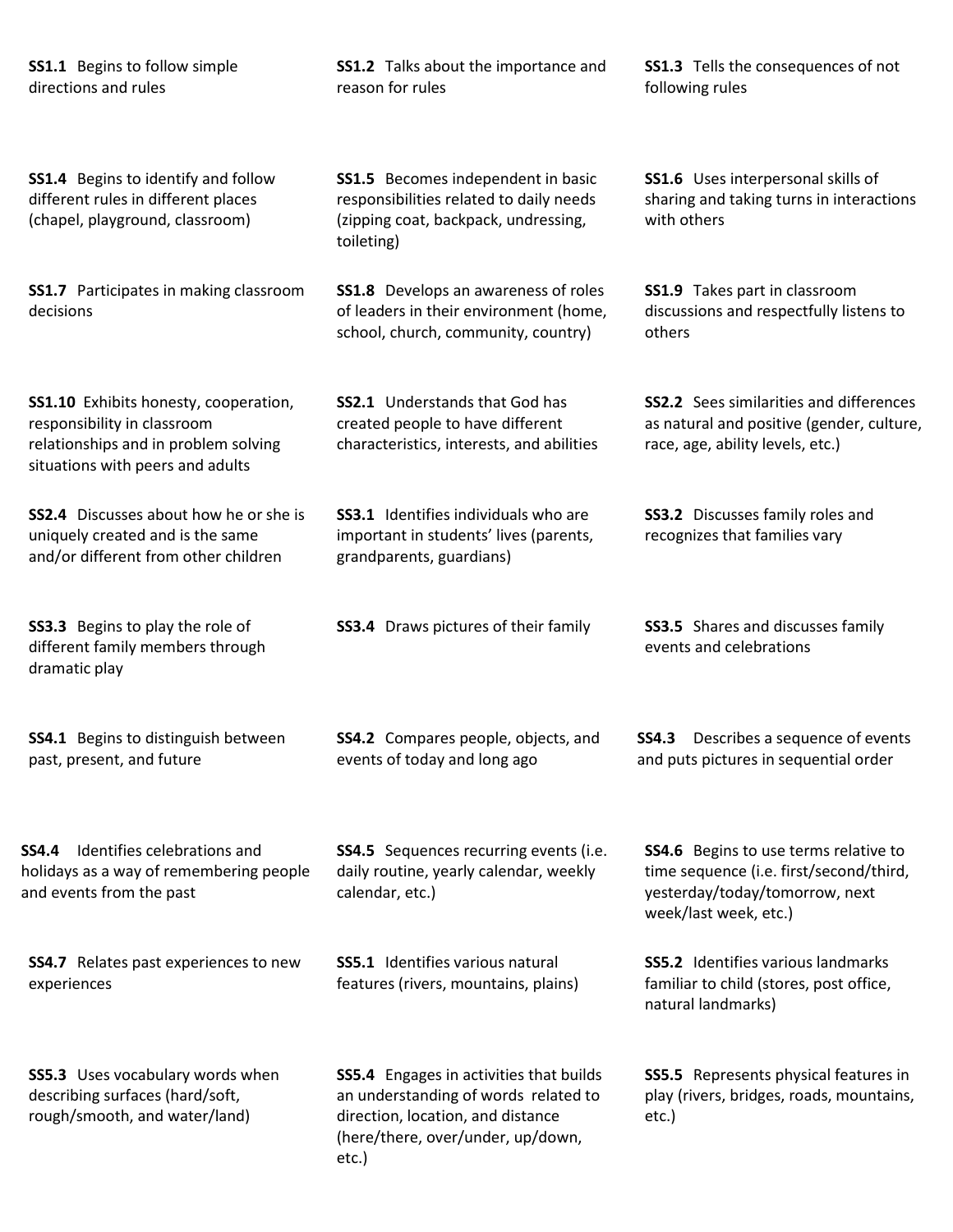**SS5.6** Uses simple maps to describe and locate things

**SS5.7** Understand globes and maps are ways of representing Earth

**SS5.8** Recognizes that streets have signs and numbers

**SS5.9** Begins to give information about where he/she lives (i.e., street, telephone number, house descriptions, parents names)

**SS5.12**Determines what type of clothing to wear based on the weather/location

**SS6.3** Observes, discusses, and dramatizes basic economic concepts such as buying and selling, producing, and consuming

**SS5.10**Begins to identifies and describe people who live in different places for different reasons (i.e. farms, cities, small towns, different locations around the world)

**SS6.1** Understands and becomes familiar with roles of community workers

**SS6.4** Discusses roles and responsibilities of family or community members who promote the welfare and safety of children and adults

**SS5.11**Discusses different modes of transportation and classifies them as land, air, and water

**SS6.2** Understands people work at community jobs to earn money for goods and services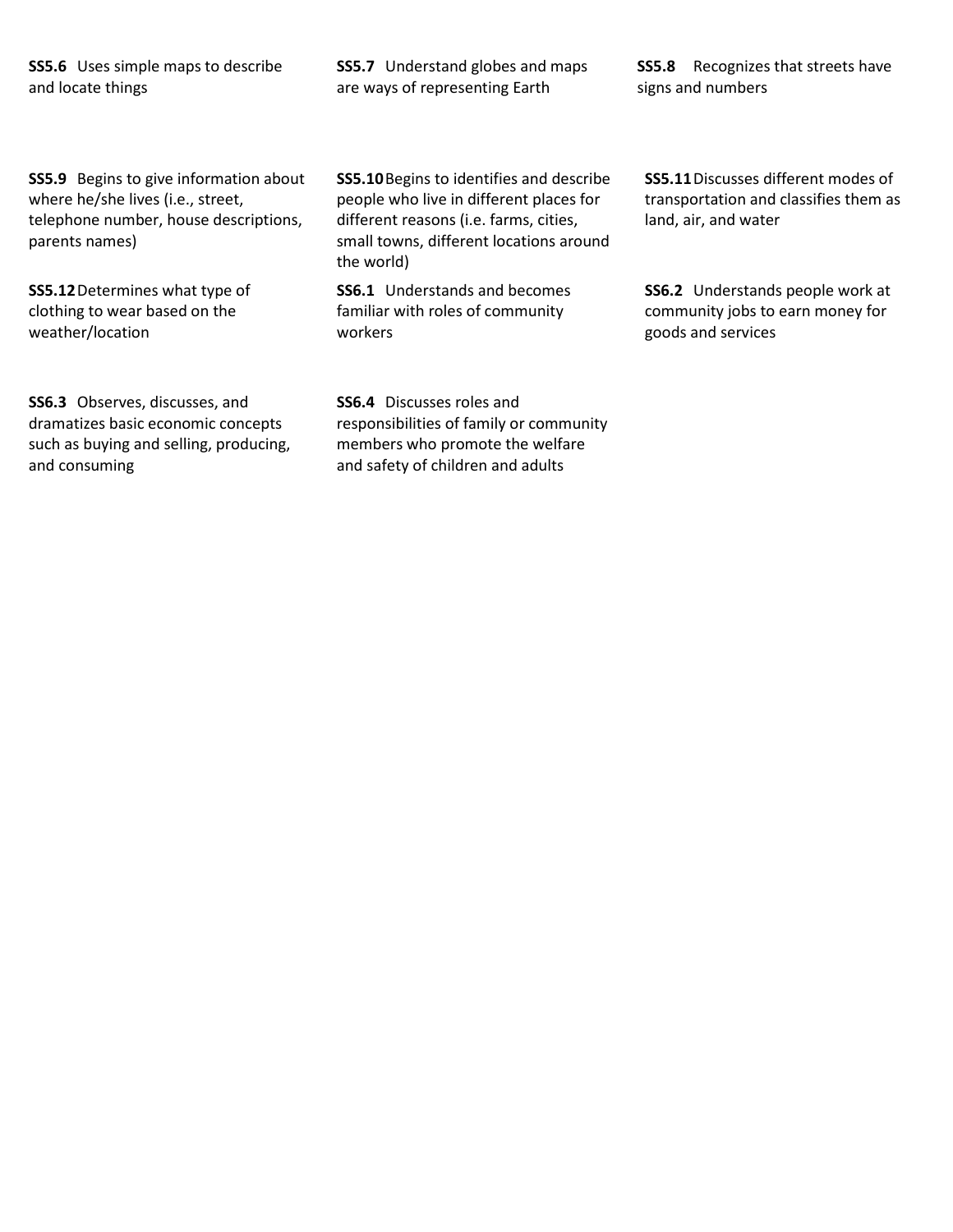| <b>CA1.1</b> Sings along to familiar songs                                                                                        | CA1.2 Requests certain songs/finger<br>plays, etc.                                             | <b>CA1.3</b> Listens to a variety of musical<br>styles                                                                                                          |
|-----------------------------------------------------------------------------------------------------------------------------------|------------------------------------------------------------------------------------------------|-----------------------------------------------------------------------------------------------------------------------------------------------------------------|
| <b>CA1.4</b> Participates in music activities<br>(singing, listening, and performing)                                             | <b>CA1.5</b> Expresses appreciation and<br>opinions about musical selections                   | CA2.1 Spontaneously explores sounds<br>with voice and rhythm instruments                                                                                        |
| <b>CA2.2</b> Begins to match pitch                                                                                                | CA2.3 Repeats and produces rhythmic<br>patterns                                                | CA2.4 Moves independently/creatively<br>to a variety of musical genres                                                                                          |
| <b>CA3.1</b> Recognizes and identifies<br>musical elements (pitch- high/low;<br>tempo-fast/slow; dynamics-loud/soft)              | <b>CA3.2</b> Compares and contrasts musical<br>selections                                      | CA3.3 Experiences a variety of musical<br>instruments (wind, sting, percussion,<br>etc.)                                                                        |
| <b>CA3.4</b> Uses movement to express<br>tempo and dynamics of music                                                              | CA4.1 Uses different color, surfaces,<br>textures, and shapes to create form<br>and meaning    | <b>CA4.2</b> Names and identifies colors                                                                                                                        |
| <b>CA4.3</b> Mixes colors to create new<br>colors                                                                                 | CA4.4 Begins to define texture by sight<br>and touch                                           | <b>CA4.5</b> Experiences and produces 2 and<br>3 dimensional art                                                                                                |
| <b>CA5.1</b> Uses different tools to make art<br>creations (i.e., pencils, crayons,<br>markers, paintbrushes, chalk, glue)        | <b>CA5.2</b> Properly cares for art tools                                                      | CA5.3 Uses different art materials (i.e.,<br>paper, paint, clay and other modeling<br>materials, scraps, buttons, collage<br>materials)                         |
| <b>CA5.4</b> Uses different techniques to<br>create art (i.e., drawing, painting,<br>molding, sculpting, building)                | CA5.5 Holds and manipulates scissors<br>correctly                                              | <b>CA6.1</b> Discuss one's own art creation<br>with others                                                                                                      |
| <b>CA6.2</b> Expresses opinions and<br>preferences about art with simple<br>explanation of why                                    | <b>CA6.3</b> Enjoys and respects the artwork<br>of others                                      | <b>CA6.4</b> Creates artistic works that<br>reflects thoughts, feelings, and<br>knowledge                                                                       |
| <b>CA6.5</b> Shows individuality by actions<br>such as drawing a pumpkin that differs<br>in color and design from the traditional | CA6.6 Begins to develop vocabulary to<br>talk about art (i.e., line, shape, color,<br>texture) | CA7.1 Expresses what they observe,<br>think, imagine, and feel in dramatic<br>play through storytelling, puppetry, and<br>other language development activities |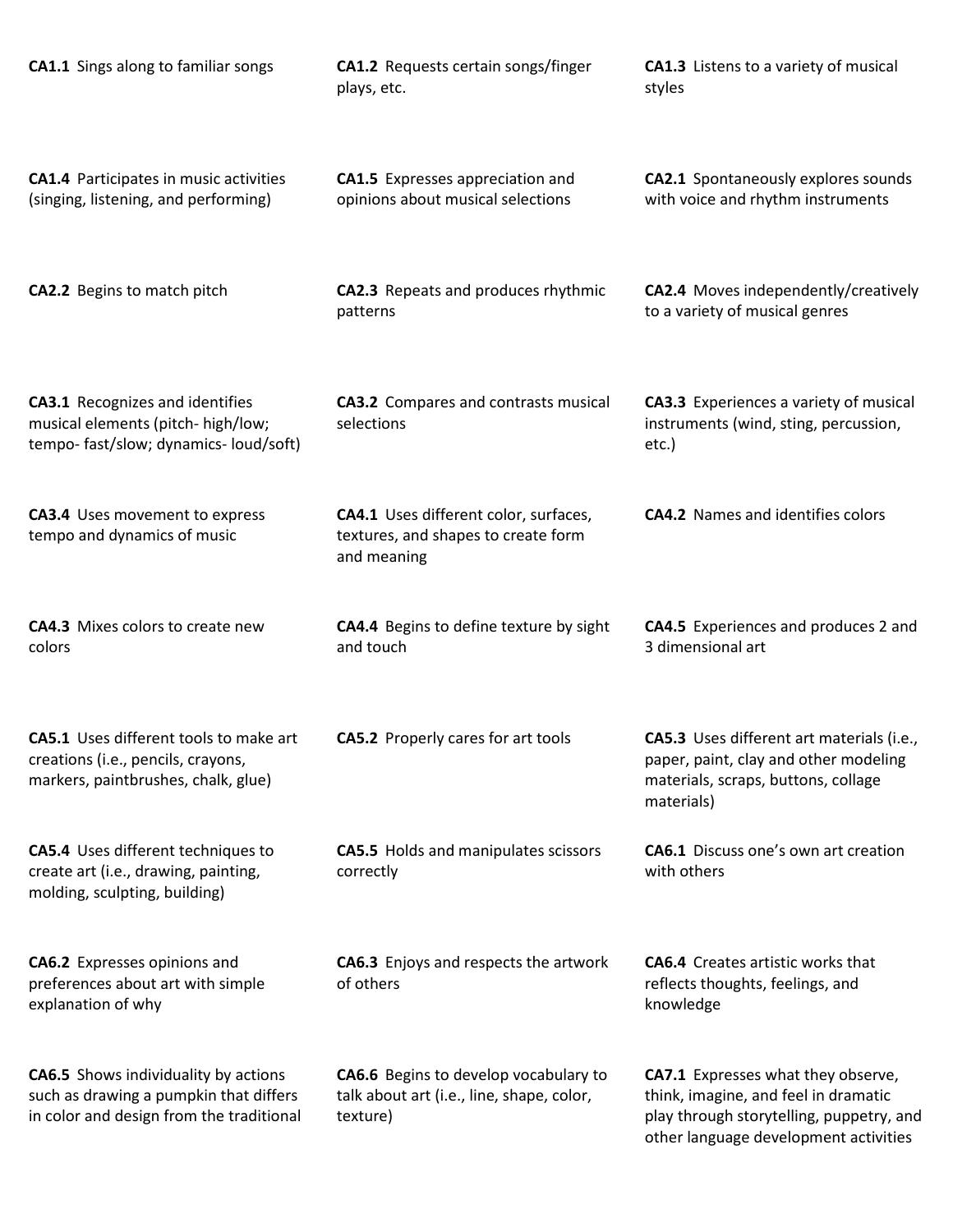**CA7.3** Engages in cooperative pretend play with another child

**CA7.4** Uses one object to stand for another (block= telephone or pancake)

**CA7.5** Takes on roles based on stories, interests, and experiences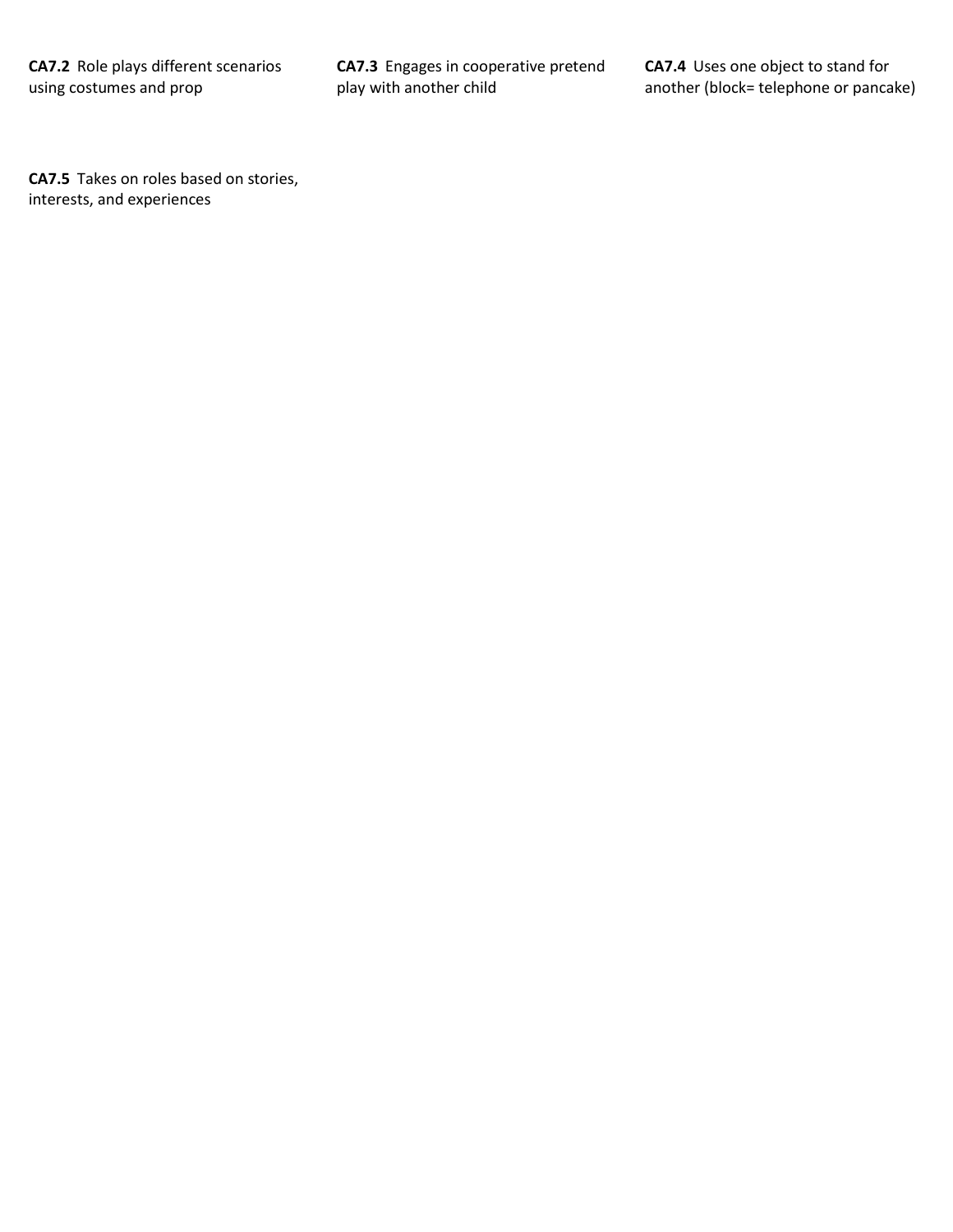**PH1.1** Understands and engages in independent practices of self care, dietary, and hygiene habits (eating, dressing, washing hands, brushing teeth, toileting, using a tissue, etc.)

**PH1.4** Discusses nutritious meals and snacks and the difference between junk food and healthy food

**PH2.2** Demonstrates growth in strength, flexibility, balance, endurance, and timing

**PH2.5** Shows an increase of flexibility, strength, and coordination in fine motor skills (grasp, pinch, twist, turn, roll, pull, squish, pour, swipe, snip, pound, squeeze, and smooth)

**PH3.1** Identifies and uses a variety of spatial relationship with objects (e.g., under, beside, and through as directed) **PH1.2** Follows basic safety rules to keep self and others safe

**PH1.5** Identifies body parts and their functions

**PH2.3** Begins to manipulate objects by throwing, catching large balls with two hands, bouncing, striking, swinging, and pulling at a basic level

**PH2.6** Demonstrates increased dexterity and hand-eye coordination as he uses small muscles with a variety of tools (writing, drawing, using scissors, paper punches, staplers, tweezers, puzzles, etc.)

**PH3.2** Follows rules for simple games and activities

**PH1.3** Practices emergency drills (fire, tornado, lock down, earthquake, etc.)

**PH2.1** Performs locomotor and nonlocomotor skills at a basic level

**PH2.4** Demonstrates ability to alternate left and right sides of the body and cross the mid-line

**PH2.7** Uses dominate hand and proper pencil grip (pincer grasp)